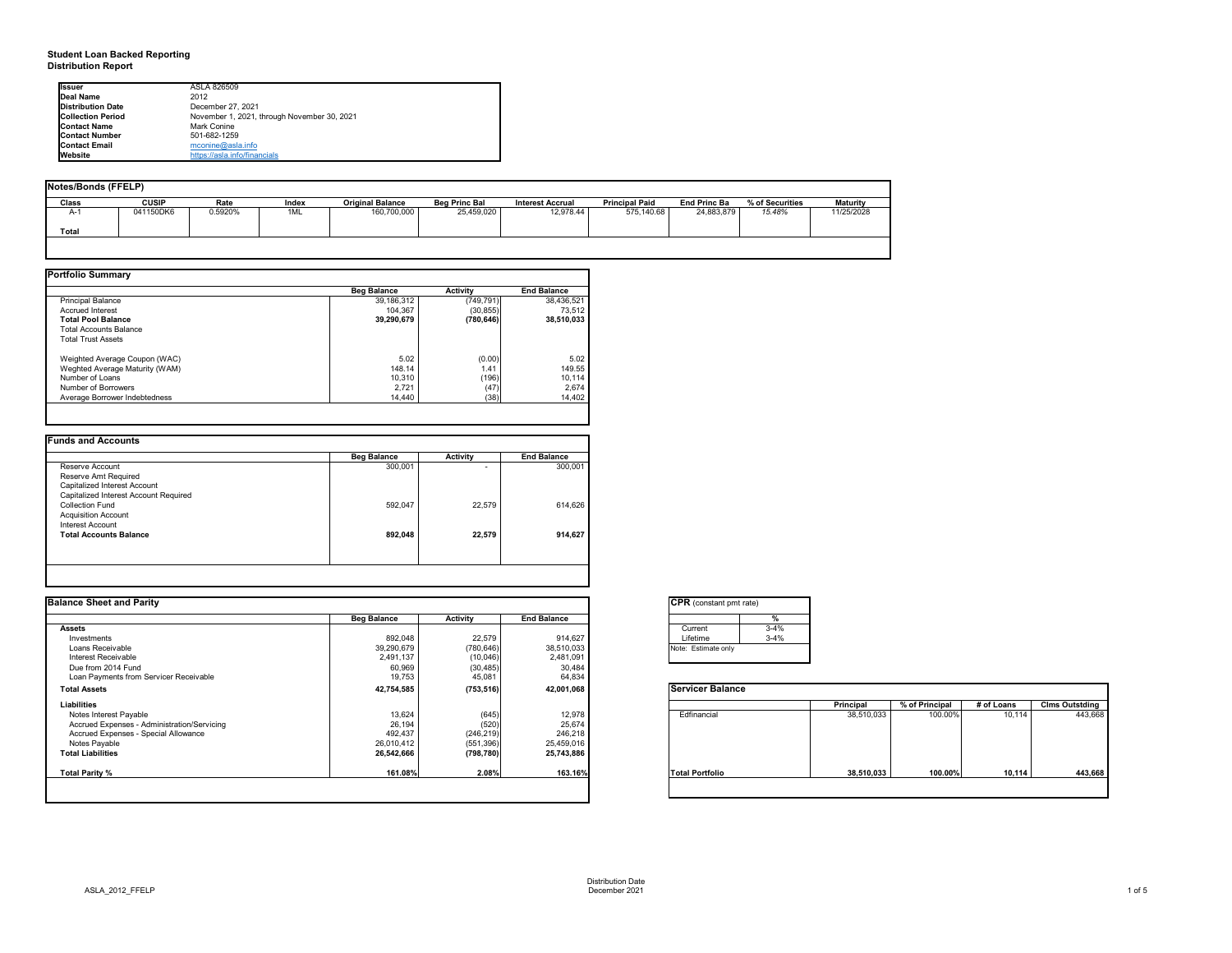# **Student Loan Backed Reporting Distribution Report**

|                           | # of Loans       |               | <b>Principal</b> |               | % of Principal   |               | <b>WAC</b>       |               | <b>WARM</b>      |               |
|---------------------------|------------------|---------------|------------------|---------------|------------------|---------------|------------------|---------------|------------------|---------------|
|                           | <b>Beginning</b> | <b>Ending</b> | <b>Beginning</b> | <b>Ending</b> | <b>Beginning</b> | <b>Ending</b> | <b>Beginning</b> | <b>Ending</b> | <b>Beginning</b> | <b>Ending</b> |
| In School                 |                  | 13            | 68,228           | 68,228        | 0.17%            | 0.18%         | 5.65             | 5.65          | 118.46           | 118.46        |
| Grace                     |                  |               | 4,375            |               | 0.01%            |               | 6.80             |               | 120.00           |               |
| Repayment                 |                  |               |                  |               |                  |               |                  |               |                  |               |
| Current                   | 6,859            | 6,654         | 24,823,789       | 23,832,528    | 63.18%           | 61.89%        | 5.31             | 5.29          | 164.40           | 166.90        |
| 31-60 Days Delinquent     | 338              | 458           | 1,452,088        | 1,955,018     | 3.70%            | 5.08%         | 5.04             | 5.50          | 148.94           | 156.54        |
| 61-90 Days Delinquent     | 281              | 216           | 1,012,955        | 952,819       | 2.58%            | 2.47%         | 5.24             | 5.32          | 145.91           | 155.95        |
| 91-120 Days Delingent     |                  | 228           | 420,563          | 836,530       | 1.07%            | 2.17%         | 5.54             | 5.19          | 130.74           | 147.23        |
| 121-180 Days Delinquent   | 361              | 279           | 1,629,856        | 1,281,986     | 4.15%            | 3.33%         | 5.29             | 5.54          | 130.11           | 129.61        |
| 181-270 Days Delinquent   | 232              | 228           | 1,112,375        | 1,111,775     | 2.83%            | 2.89%         | 5.63             | 5.44          | 136.16           | 132.51        |
| 271+ Days Delinquent      | 78               | 93            | 421,537          | 429,480       | 1.07%            | 1.12%         | 5.16             | 5.51          | 106.44           | 104.77        |
| <b>Total Repayment</b>    | 8,242            | 8,156         | 30,873,164       | 30,400,135    | 78.58%           | 78.94%        | 5.30             | 5.32          | 158.99           | 161.64        |
| Forbearance               | 1,135            | 1,067         | 4,737,654        | 4,640,161     | 12.06%           | 12.05%        | 5.47             | 5.33          | 158.09           | 152.23        |
| Deferment                 | 788              | 773           | 3,077,109        | 2,983,940     | 7.83%            | 7.75%         | 5.27             | 5.29          | 143.54           | 143.53        |
| <b>Claims in Progress</b> | 129              | 104           | 527,363          | 399,925       | 1.34%            | 1.04%         | 5.08             | 5.08          | 115.96           | 122.83        |
| <b>Claims Denied</b>      |                  |               | 2,787            | 17,644        | 0.01%            | 0.05%         | 2.32             | 6.80          | 113.00           | 64.00         |
| <b>Total Portfolio</b>    | 10,310           | 10,114        | 39,290,679       | 38,510,033    | 100.00%          | 100.00%       | 5.32             | 5.32          | 157.01           | 158.58        |

| Delinquency Status                  |                  |               |                  |               |                  |               |                  |               |                  |               |  |
|-------------------------------------|------------------|---------------|------------------|---------------|------------------|---------------|------------------|---------------|------------------|---------------|--|
|                                     | # of Loans       |               | <b>Principal</b> |               | % of Principal   |               | <b>WAC</b>       |               | <b>WARM</b>      |               |  |
|                                     | <b>Beginning</b> | <b>Ending</b> | <b>Beginning</b> | <b>Ending</b> | <b>Beginning</b> | <b>Ending</b> | <b>Beginning</b> | <b>Ending</b> | <b>Beginning</b> | <b>Ending</b> |  |
| Current                             | 6,859            | 6,654         | 24,823,789       | 23,832,528    | 80.41%           | 78.40%        | 5.31             | 5.29          | 164.40           | 166.90        |  |
| 31-60 Days Delinquent               | 338              | 458           | ,452,088         | 1,955,018     | 4.70%            | 6.43%         | 5.04             | 5.50          | 148.94           | 156.54        |  |
| 61-90 Days Delinquent               | 281              | 216           | 1,012,955        | 952,819       | 3.28%            | 3.13%         | 5.24             | 5.32          | 145.91           | 155.95        |  |
| 91-120 Days Delingent               | 93               | 228           | 420,563          | 836,530       | 1.36%            | 2.75%         | 5.54             | 5.19          | 130.74           | 147.23        |  |
| 121-180 Days Delinquent             | 361              | 279           | 1,629,856        | 1,281,986     | 5.28%            | 4.22%         | 5.29             | 5.54          | 130.11           | 129.61        |  |
| 181-270 Days Delinquent             | 232              | 228           | 1,112,375        | 1,111,775     | 3.60%            | 3.66%         | 5.63             | 5.44          | 136.16           | 132.51        |  |
| 271+ Days Delinquent                |                  | 93            | 421,537          | 429,480       | 1.37%            | 1.41%         | 5.16             | 5.51          | 106.44           | 104.77        |  |
| <b>Total Portfolio in Repayment</b> | 8,242            | 8,156         | 30,873,164       | 30,400,135    | 100.00%          | 100.00%       | 5.30             | 5.32          | 158.99           | 161.64        |  |
|                                     |                  |               |                  |               |                  |               |                  |               |                  |               |  |

|                                       |                  | # of Loans    |                  | % of Principal<br><b>Principal</b> |                  | <b>WAC</b> |                  |               | <b>WARM</b>      |        |
|---------------------------------------|------------------|---------------|------------------|------------------------------------|------------------|------------|------------------|---------------|------------------|--------|
|                                       | <b>Beginning</b> | <b>Ending</b> | <b>Beginning</b> | <b>Ending</b>                      | <b>Beginning</b> | Ending     | <b>Beginning</b> | <b>Ending</b> | <b>Beginning</b> | Ending |
| <b>Subsidized Consolidation Loans</b> |                  |               |                  |                                    |                  |            |                  |               |                  |        |
| Unsubsidized Consolidation Loans      |                  |               |                  |                                    |                  |            |                  |               |                  |        |
| <b>Subsidized Stafford Loans</b>      | 5,805            | 5,699         | 17,866,710       | 17,519,427                         | 45.47%           | 45.49%     | 5.17             | 5.17          | 138.86           | 139.79 |
| Unsubsidized Stafford Loans           | 4,383            | 4,298         | 20,631,634       | 20,236,618                         | 52.51%           | 52.55%     | 5.34             | 5.35          | 174.41           | 176.44 |
| PLUS/GradPLUS Loans                   | 122              | 117           | 792,335          | 753,988                            | 2.02%            | 1.96%      | 8.06             | 8.04          | 113.31           | 115.60 |
| SLS Loans                             |                  |               |                  |                                    |                  |            |                  |               |                  |        |
| <b>Total Portfolio</b>                | 10,310           | 10,114        | 39,290,679       | 38,510,033                         | 100.00%          | 100.00%    | 5.32             | 5.32          | 157.01           | 158.58 |

| Portfolio by Program Type                  |                  |               |                  |               |                  |               |                  |               |                  |               |
|--------------------------------------------|------------------|---------------|------------------|---------------|------------------|---------------|------------------|---------------|------------------|---------------|
|                                            | # of Loans       |               | <b>Principal</b> |               | % of Principal   |               | <b>WAC</b>       |               |                  | <b>WARM</b>   |
|                                            | <b>Beginning</b> | <b>Ending</b> | <b>Beginning</b> | <b>Ending</b> | <b>Beginning</b> | <b>Ending</b> | <b>Beginning</b> | <b>Ending</b> | <b>Beginning</b> | <b>Ending</b> |
| Graduate / 4-Year Loans                    | 7,784            | 7,622         | 30,688,079       | 29,981,891    | 78.11%           | 77.85%        | 5.29             | 5.29          | 154.66           | 155.99        |
| 2-Year Loans                               | 2,334            | 2,304         | 8,052,350        | 7,988,576     | 20.49%           | 20.74%        | 5.41             | 5.41          | 165.29           | 167.77        |
| Proprietary / Technical / Vocational Loans | 192              | 188           | 550,251          | 539,567       | 1.40%            | 1.40%         | 5.31             | 5.29          | 167.10           | 166.51        |
| Unknown (Consolidation) Loans              |                  |               |                  |               |                  |               |                  |               |                  |               |
| Other Loans                                |                  |               |                  |               |                  |               |                  |               |                  |               |
| <b>Total Portfolio</b>                     | 10,310           | 10,114        | 39,290,679       | 38,510,033    | 100.00%          | 100.00%       | 5.32             | 5.32          | 157.01           | 158.58        |
|                                            |                  |               |                  |               |                  |               |                  |               |                  |               |
|                                            |                  |               |                  |               |                  |               |                  |               |                  |               |

|                        |                  | # of Loans    |                  | <b>Principal</b> |                  | % of Principal |  |
|------------------------|------------------|---------------|------------------|------------------|------------------|----------------|--|
|                        | <b>Beginning</b> | <b>Ending</b> | <b>Beginning</b> | <b>Ending</b>    | <b>Beginning</b> | <b>Ending</b>  |  |
| <b>Fixed Loans</b>     | 5,840            | 5,736         | 26,019,365       | 25,517,321       | 66.22%           | 66.26%         |  |
| Variable Loans         | 4,470            | 4,378         | 13,271,314       | 12,992,712       | 33.78%           | 33.74%         |  |
| T-Bill Loans           | 4,470            | 4,378         | 13,271,314       | 12,992,712       | 33.78%           | 33.74%         |  |
| <b>CMT Loans</b>       |                  |               |                  |                  |                  |                |  |
| <b>Total Portfolio</b> | 10,310           | 10,114        | 39,290,679       | 38,510,033       | 100.00%          | 100.00%        |  |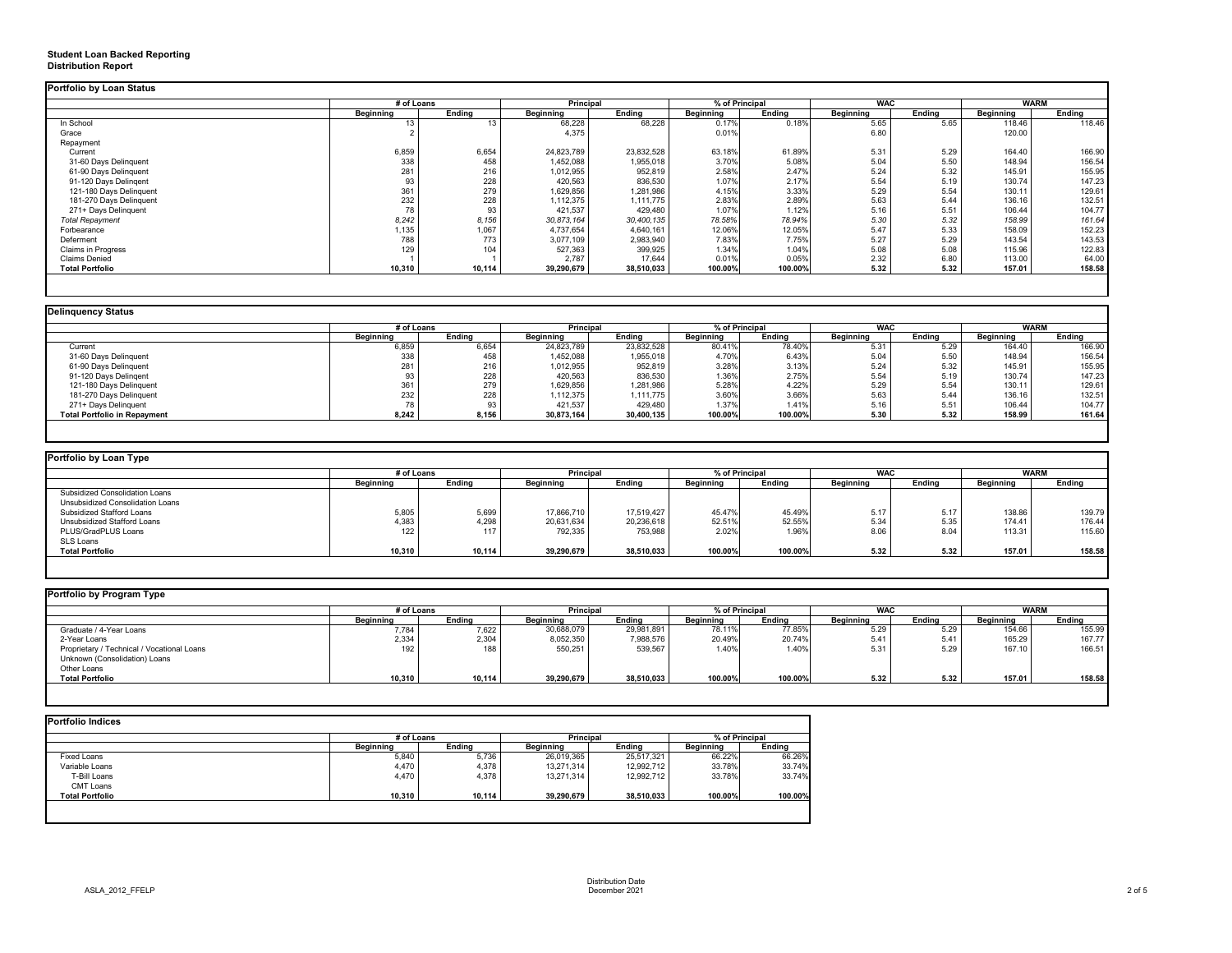**Distribution Date** December 27, 2021<br>**Collection Period** November 1, 2021, through Novem November 1, 2021, through November 30, 2021

# **Collection Activity**

| as of 11/30/2021 |
|------------------|
| 592,047          |
| 950,048          |
|                  |
|                  |
|                  |
| 4.34             |
|                  |
|                  |
|                  |
|                  |
|                  |
| (335, 426)       |
|                  |
|                  |
| -592046.9        |
|                  |
| 614,626          |
|                  |

| <b>Fees Due for Current Period</b>                                                                  | as of 11/30/2021 |
|-----------------------------------------------------------------------------------------------------|------------------|
| Indenture Trustee Fees                                                                              | 833.33           |
| <b>Servicing Fees</b>                                                                               | 22,465           |
| <b>Administration Fees</b>                                                                          | 3,209            |
| Late Fees                                                                                           |                  |
| <b>Other Fees</b>                                                                                   |                  |
| <b>Total Fees</b>                                                                                   | 26,507.33        |
|                                                                                                     |                  |
| <b>Cumulative Default Rate</b>                                                                      | as of 11/30/2021 |
| Current Period Defaults (\$)                                                                        | 167, 177.32      |
| Cumulative Defaults (\$)                                                                            | 48,113,323.70    |
| Cumulative Default (% of original pool balance)                                                     | 29.97%           |
| Cumulative Default (% of cumulative entered repayment balance) <sup>a</sup>                         | 125.16%          |
| Current Period Payments (Recoveries) from Guarantor (\$)                                            | 266,820.49       |
| Current Period Borrower Recoveries (\$)                                                             | n/a              |
| Cumulative Recoveries (\$) <sup>b</sup>                                                             | \$44,712,375.60  |
| <b>Cumulative Recovery Rate (%)</b>                                                                 | 92.93%           |
| <b>Cumulative Net Loss Rate (%)</b>                                                                 | 2.12%            |
| Servicer Reject Rate (FFELP) (%)                                                                    |                  |
| Cumulative Servicer Reject Rate (FFELP) (%)                                                         |                  |
| Repayment balance includes all repayment loans with the exception of balances in claim status<br>a) |                  |

*b) Cumulative Recoveries includes 97% of claims in progress balances*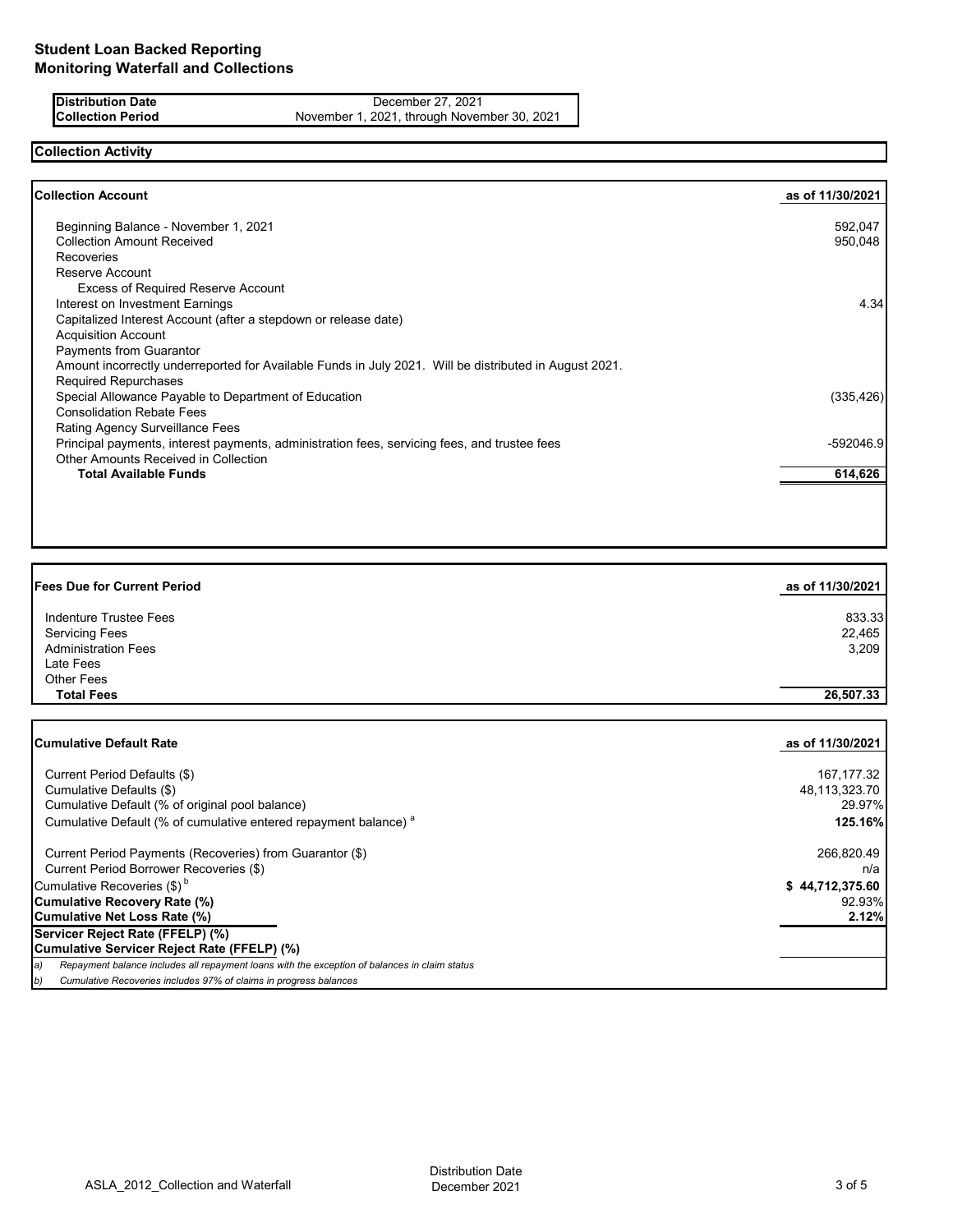# **Waterfall Activity**

| <b>Waterfall for Distribution</b>                                                         | <b>Amount Due</b> | <b>Amount Remaining</b> |
|-------------------------------------------------------------------------------------------|-------------------|-------------------------|
| <b>Total Available Funds</b>                                                              |                   | 614,626                 |
| <b>First:</b> Payments under any Joint Sharing Agreement                                  |                   |                         |
| <b>Second: Trustee Fees</b>                                                               | 833.33            | 613,793                 |
| <b>Third: Servicing Fees and Backup Servicing Fees</b>                                    | 22,465            | 591,328                 |
| <b>Fourth: Administration Fees</b>                                                        | 3,209             | 588,119                 |
| <b>Fifth: Noteholder Interest</b>                                                         | 12,978.44         | 575,140.68              |
| Sixth: Reinstate the balance of the Reserve Fund up to the Specified Reserve Fund Balance |                   |                         |
| Seventh: Noteholder Principal, until paid in full                                         | 575140.68         |                         |
|                                                                                           |                   |                         |
|                                                                                           |                   |                         |

| <b>Principal and Interest Distributions</b> | Class A-1  |
|---------------------------------------------|------------|
|                                             |            |
| Monthly Interest Due                        | 12,978.44  |
| Monthly Interest Paid                       | 12,978.44  |
| Interest Shortfall                          |            |
| Interest Carryover Due                      |            |
| Interest Carryover Paid                     |            |
| Interest Carryover                          | 0          |
| Monthly Principal Distribution Amount       | 575140.68  |
| Monthly Principal Paid                      | 575140.68  |
| Shortfall                                   |            |
| <b>Total Distribution Amount</b>            | 588,119.12 |
|                                             |            |